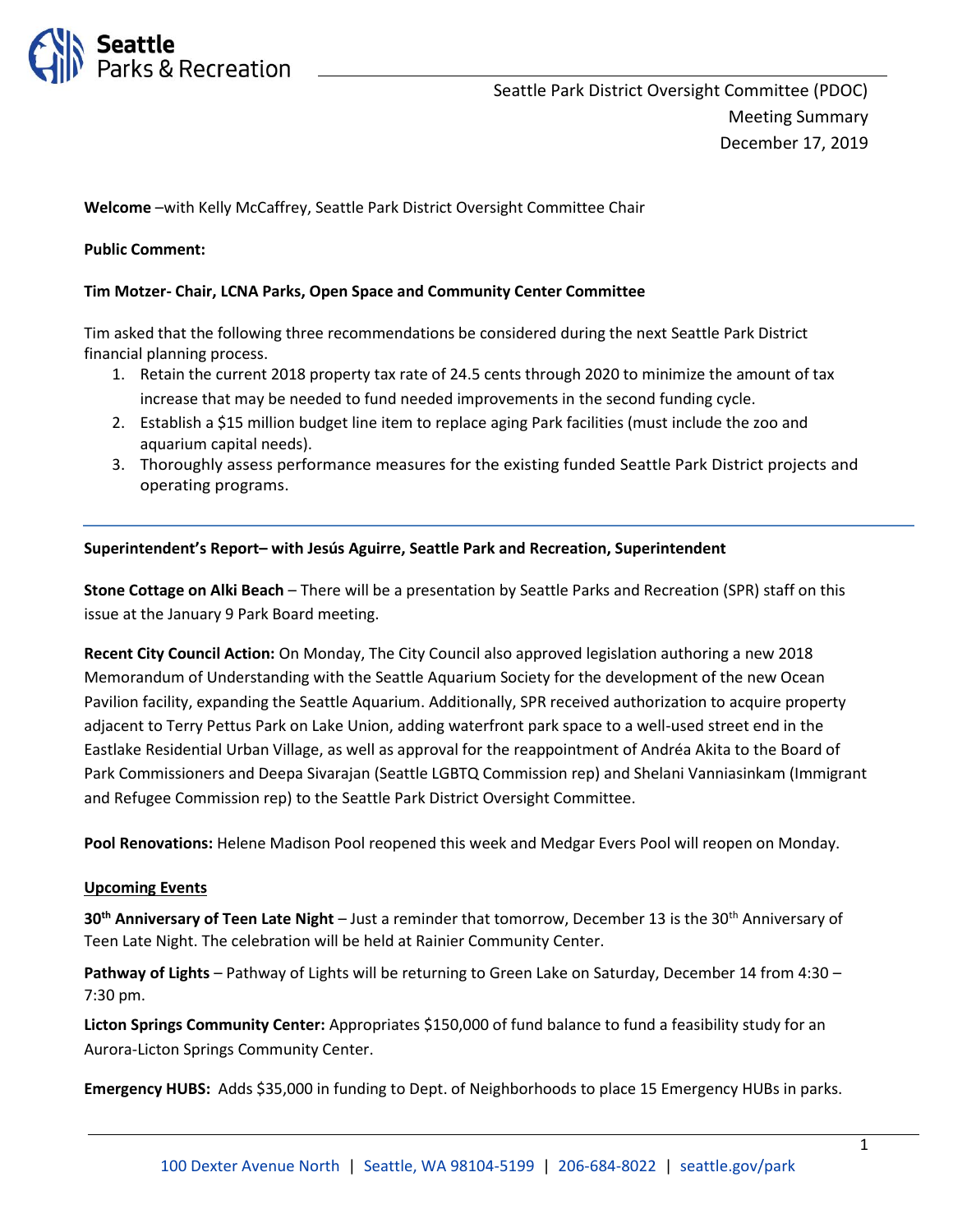# **2019 Seattle Parks and Recreation Accomplishments**

#### **Healthy People:**

- **Opened new parks & renovated playgrounds!** We opened Urban Triangle Park in the South Lake Union neighborhood, and Alice Ball Park in the Greenwood/Phinney neighborhood. We also continued to work on the design and permitting of 7 landbanked sites which are on track to open in 2020. In addition, SPR renovated 6 play areas across Seattle (David Rogers, E.C. Hughes; Wallingford PF; Gas Works; High Point; Puget Ridge).
- **Welcomed summer beach goers:** More than 186,000 people visited our lifeguarded summer beaches!
- **Partnered to support Scholarships and Summer of Safety:** Amazon and the Alliance for Education granted SPR \$225,000 to support our work keeping young people engaged in safe, structured activities during the summer. SPR used these funds to provide scholarships for 142 young people on our camp waitlist, allowing them to attend 932 weeks of camp, collectively. In addition, we supported the Summer of Safety, a drop-in program geared toward youth not otherwise enrolled in programming, that served an average of 72 youth a day.
- **Expanded access to Roller Derby:** When Seattle-area roller derby teams lost their main practice space in Shoreline, SPR worked with them to identify spaces, times, and other needs to help accommodate this growing sport that serves mostly young women. Now, we've put roller derby stripes on courts at Bitter Lake, Delridge, Garfield, Rainier, and Meadowbrook community centers, with more to come.
- **Developed a new policy for use of Multi-Use Trails,** setting a 15-mph speed limit and allowing some electric-assisted devices.
- **Explored a new community center operating model:** Partnering with Berk Consulting and Green Play, we have explored national best practices and local needs for community center operating hours. We've developed a scalable model for operating hours based on local community need, staffing standards, and programs. These efforts will bring some analytical rigor to the decisions we make about operating hours in the future.
- **Achieved record-breaking attendance at specialty gardens:** Working with our partners, we achieved a record number of attendance at three specialty gardens: Kubota Garden (over 100,000 visitors); Japanese Gardens (over 100,000 visitors); and Washington Park Arboretum (over 250,000 visitors).

### **Healthy Environment:**

- **Acquired new park land:** SPR acquired 8 parcels of property, totaling 7.8 acres of new public park lands. These acquisitions, consisting of 6 acres of new greenspace properties and 1.8 acres of active park land, meet a range of public open space and recreation needs. Scheduled to close in late December 2019 is an addition to Terry Pettus Park, which will effectively double the access to Lake Union for the Eastlake community.
- **Restored our urban forest:** This year, through the Green Seattle Partnership, volunteers donated more than 62,000 hours of time to remove invasive plants from more than 105 acres of parkland and helped us install more than 72,000 plants.
- **Supported pesticide reduction efforts:** SPR coordinated efforts to propose and implement a Mayor's Executive Order restricting the use of the pesticide Glyphosate by the City.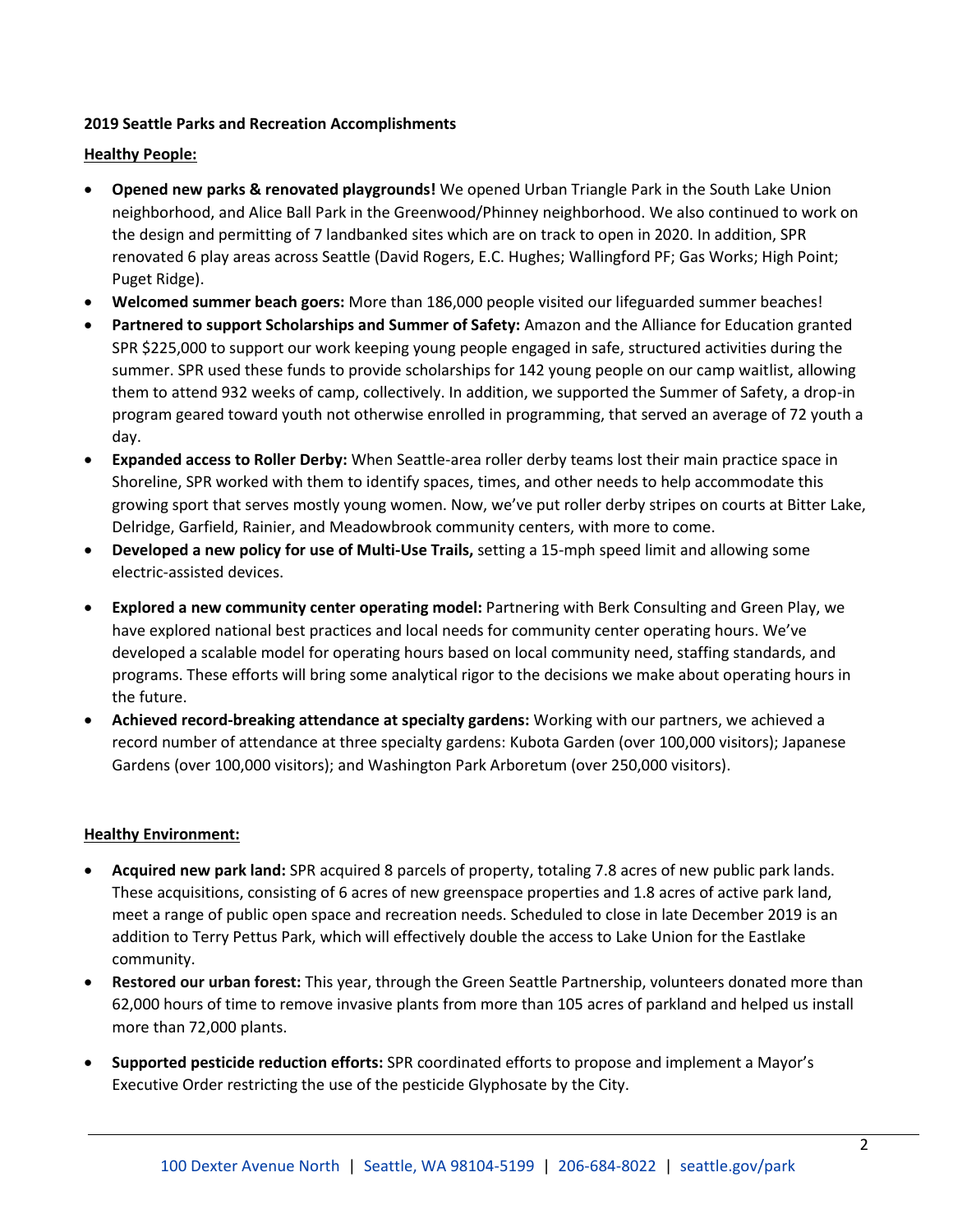- **Managed irrigation and reduced water use** through computer-assisted monitoring and timely irrigation head repair across 350 irrigated sites.
- **Maintained parks citywide:** SPR provided 320,719 labor hours to maintain parks citywide.
- **Cleaned encampment areas:** SPR's Encampment Teams provided 18,346 labor hours to clean encampment sites citywide (park and non-park sites). The Encampment Teams completed over 216 cleanups on park sites and disposed of over 1,237 tons of garbage.
- **Supported the completion of the Master Plan Update for Kubota Garden:** Working with the Kubota Garden Foundation, we jointly supported the completion of the Master Plan Update for Kubota Garden to build a roadmap for the planning, development and refinement of Kubota Garden over the next 25 years.

# **Strong Communities:**

- **Supported the citywide snow response:** During the February 2019 snowstorm, SPR maintenance staff provided 6,151 hours of support to SDOT in snow and ice control, including removing snow from roads, sidewalks, and community centers, as well as hauling over 1,000,000 pounds of salt. SPR also opened two emergency shelters, one at Bitter Lake Community Center and one at Garfield Community Center, serving upwards of 50 residents each night for over two weeks.
- **Strengthened our volunteer programs:** SPR's Volunteer Programs and Initiatives Unit has spent the last year transitioning from paper background checks to an online background check processing. Through the third quarter of this year, we have had 17,824 volunteers donate 116,160 hours of support to SPR programs, parks and activities.
- **Streamlined our Public Benefits requirements:** We have made great strides toward streamlining our public benefit requirements and reporting process to ensure public benefits are well defined, advertised, consistent with our mission and values, and that our partners are more accountable. We've created a public benefit policy and a toolkit to help SPR staff negotiate public benefits in contracts. SPR also developed public benefit reporting forms for vendors to more transparently highlight their public benefit offerings and accomplishments.
- **Collaborated with the Office of Immigrant and Refugee Affairs** to hold 6 of their 14 Citizenship Clinics at SPR community centers. [Bitter Lake (twice), Meadowbrook, Van Asselt, Delridge, South Park]. A citizenship clinic is an event serving 25-50 people where volunteer attorneys, interpreters, and others assist eligible green card holders with completing their N-400 naturalization application. Attendees may also receive information about low-interest loans to pay for the naturalization application processing fee or help completing a fee waiver application.
- **Updated the Joint Athletic Facilities Development Program with Seattle Public Schools** that identifies a strategic direction for athletic facilities, including goals, design guidelines, and future projects.
- **Improved air quality and park safety** by working with SPD at Golden Gardens and Alki Beach to provide safe beach fires with clean-burning materials.

### **Organizational Excellence:**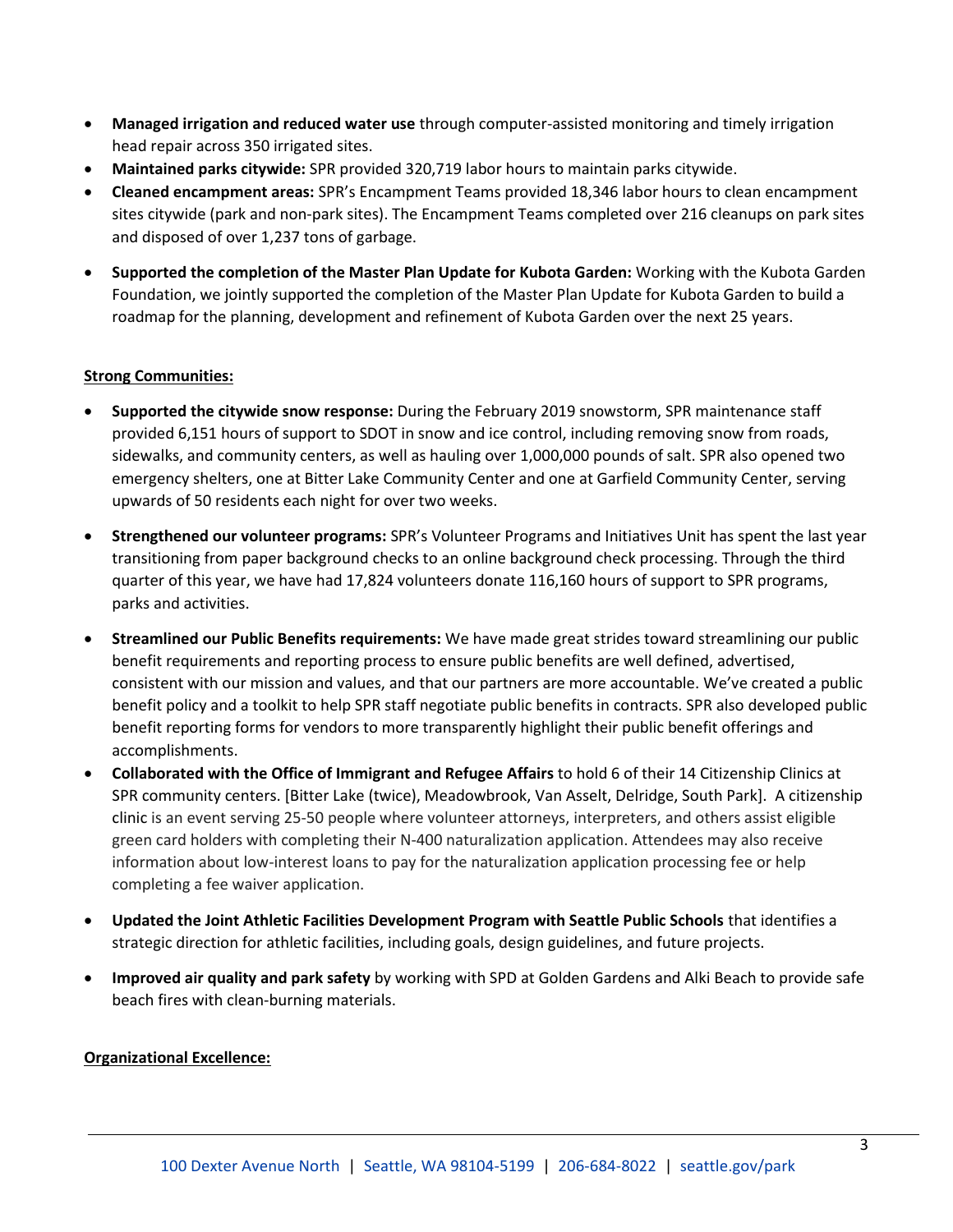- **Completed the Seattle Parks and Recreation 2020-2032 Strategic Plan** that will guide SPR's priorities and investments. This plan lays out a bold vision for how SPR can help achieve our vision of supporting Healthy People, a Healthy Environment, and Strong Communities and build a more equitable and inclusive parks and recreation system. As part of the process, we engaged with over 10,000 people in many ways at over 35 meetings, Parks and Rec Fests, listening sessions, social media, online and more. SPR's Community Engagement Ambassadors attended meetings and events and were able to communicate with the public in 12 languages.
- **Reported out on our work and successes:** SPR completed the [2018 Seattle Park District Annual Report](https://www.seattle.gov/Documents/Departments/ParkDistrict/Projects/2018_Park_District_Annual_Report.pdf) and [2018 Impact Dashboard.](https://parkways.seattle.gov/2019/06/17/impact-dashboard-2018/)
- **Supported training and professional development opportunities:** SPR HR provided staff with Foundations of Change, an all-day learning experience focused on Race and Social Justice. 819 employees (94% of our workforce) had an opportunity to share their experiences and learn how to connect deeper with all communities.
- **Welcomed new employees:** SPR HR contributed to the well-being of our communities and the residents of Seattle-King County area by providing 108 career opportunities or promotions in 2019!
- **Supported the adoption of more than 25 SPR-related pieces of legislation by the City Council in 2019**, including: property acquisitions, appointments of community volunteers to the Board of Park Commissioners and Seattle Park District Oversight Committee, partnership agreements, and acceptance of grants and donations, as well as property use permits (easements, leases and transfer of jurisdiction agreements).
- **Began work in the following arenas:** Working with the Seattle Park District Oversight Committee and Park Foundation to evaluate the Major Projects Challenge Fund and develop recommendations to make the funding more easily accessible for smaller projects and to prioritize underserved communities.

# **Selected Q&A, Comments- Superintendent's Report**

### **Q1: How will enforcement of the new multiuse trails policy be implemented?**

*A1: Enforcement will focus is on park user education via speed limit signage and self-management.* 

**Q2: Will we talk about SPR metrics during the financial plan development phase? If so, how?**

*A2: SPR staff will work with the Seattle Park District Oversight Committee and the Board of Park Commissioners in 2020 to review the existing performance data. SPR's performance data will be a part of the context for the Seattle Park District financial planning process.*

# **Q3: Will SPR provide additional information about how the tax rate for the Seattle Park District? How will that work?**

A3: SPR staff will present information about how potential plan outcomes may affect the tax rate throughout *the Seattle Park District financial planning process.* 

### • **Recommendations/Decisions Made:** NA

**Old/New Committee Business- with Kelly McCaffrey,** Seattle Park District Oversight Committee Chair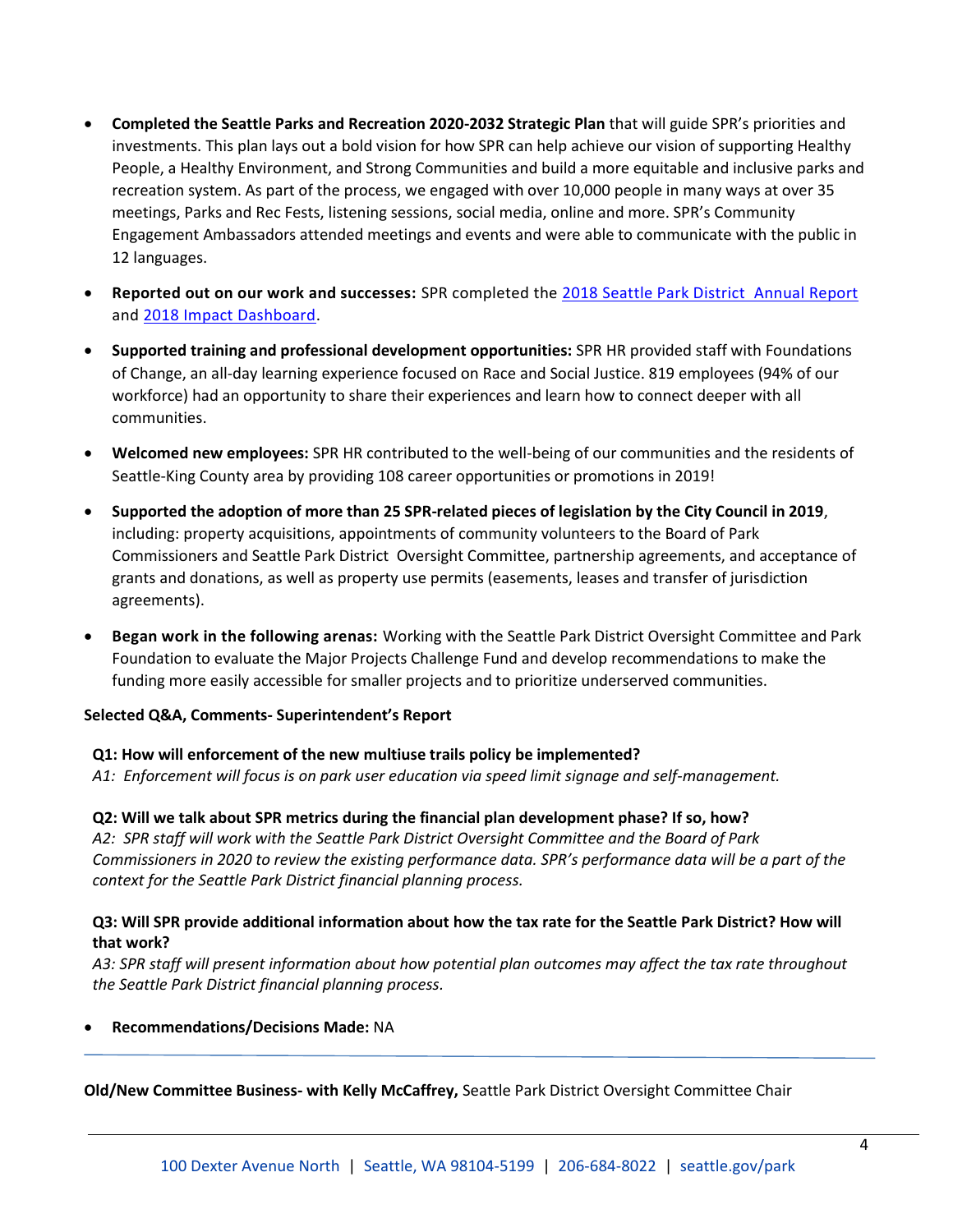Dewey, Marlon, Tom, Deepa began putting together strategy for how to communicate better with Council

- Marlon has identified council staff for collaboration.
- Dewey send some direction about alternative ways to communicate with council and how to manage expectations around communication.
- Plan to meet again after the holidays.

Keaton Corner Parks received a Department of Neighborhoods grant and project design is at 60%. This project will be on the list of opportunities for the PDOC's consideration during the Seattle Park District financial planning process.

At the 2019 Denny Awards, William Lowe was honored for his many years of volunteer service with the Superintendent's Award.

**Office of the Waterfront Donor Recognition Plan – with Marshall Foster,** Office of the Waterfront and Civic Projects, Director and **Heidi Hughes,** Friends of Waterfront Seattle, Executive Director

**Summary:** Friends of Waterfront Seattle is the nonprofit partner to the City of Seattle. Working together, they ensure waterfront visitors have a great experience in the beautiful park. Friends of Waterfront Seattle is the official philanthropic partner to the waterfront. To supplement the public's capital investment, they are raising \$110 million over the next five years to help build the park.

Friends activates the existing waterfront with free cultural, recreational, and educational programs designed for local, diverse audiences. This work is paramount to the success of the future Waterfront Park as it allows Friends to develop and refine the strategies, practices, and partnerships critical for creating year-round public programs for the future park. Celebrating a range of cultures and attracting diverse audiences from all over the region, Seattle's renewed waterfront is shaping to be a vibrant and welcoming place for everyone.

Examples include:

- [Hot Spot-](https://www.friendsofwaterfrontseattle.org/hot-spot/) Free live music & performances every weekend, all summer long.
- [Trick or Treat on The Waterfront-](https://www.friendsofwaterfrontseattle.org/trick-or-treat/) October event with treats from participating business, live music, photos with costumed characters, and prizes.
- [Deck the Dock-](https://www.friendsofwaterfrontseattle.org/deck-the-dock/) A family-friendly holiday dance party held at Pier 66's Bell Harbor.

Friends of Waterfront Seattle and the City of Seattle are developing numerous elegant and fun ways to recognize donors at all levels throughout the future park. Just like the park itself, many of these ideas are still under construction. Friends of Waterfront Seattle shared some of these donor recognition design ideas with PDOC and solicitated feedback.

[Learn more \(hyperlink here\)](https://www.friendsofwaterfrontseattle.org/coming_soon/) and [see the presentation \(hyperlink here\)](http://www.seattlechannel.org/parksBoard?videoid=x109684) (Starts at 46:45, ends at 1:13:00).

### **Selected Q&A, Comments- Office of the Waterfront Donor Recognition Plan**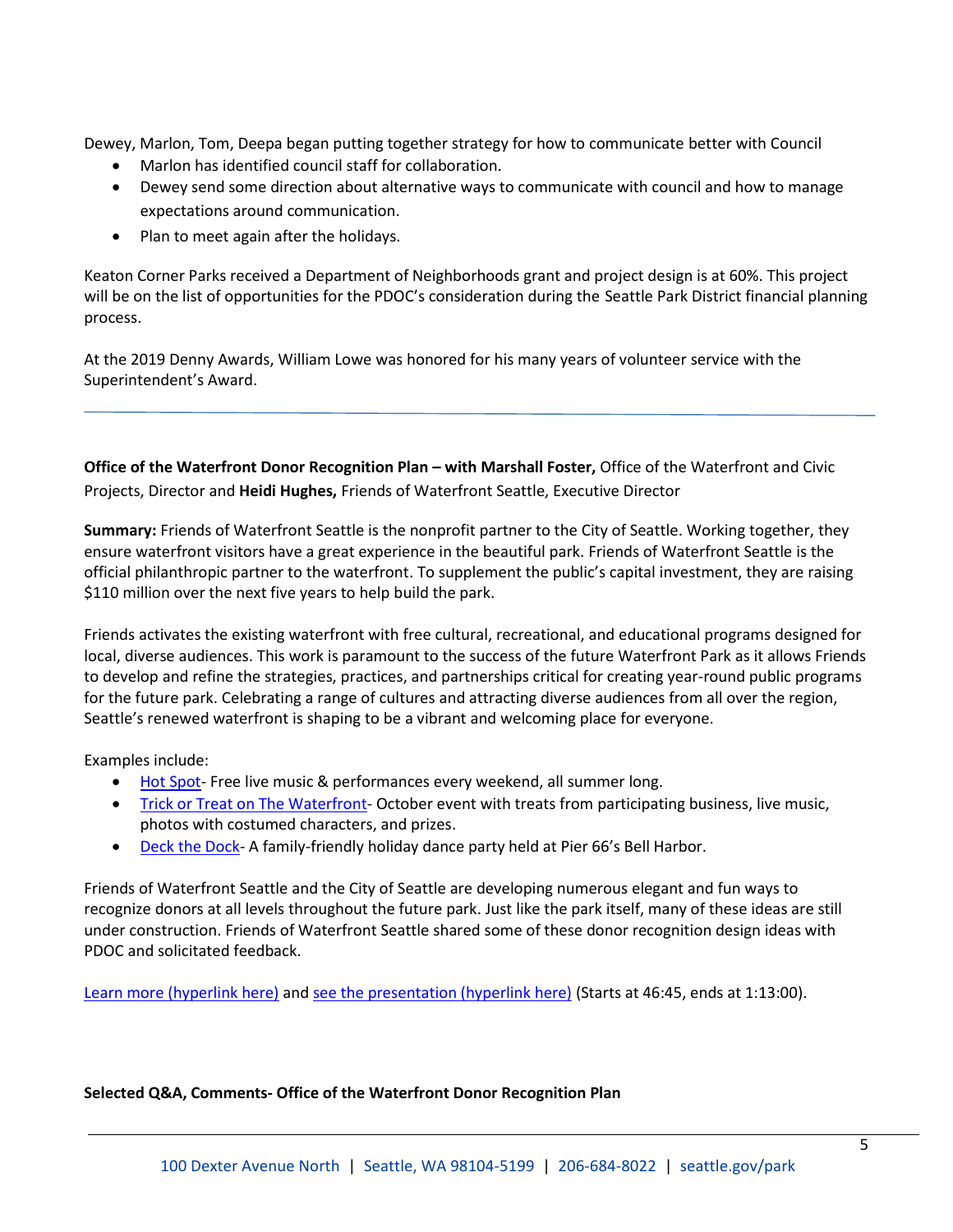C1: Jessica- 2<sup>nd</sup> vandalism. Consider mapping, tracking and monitoring to ensure as changes to the space **happen, they get covered. Consider this. Is there a limitation to how long visibility of recognition elements will maintain visibility? (last comment from presenter, check tape). logos change over time. Height hazards (built into landscape architecture and feature wayfinding elements), no designs feature logos.** 

# **Q1: Marlon- Thank you the consideration regarding durability and visual aesthetic. Do you have any readily available examples of how the pieces blend in with wayfinding features? Will distract or trump a wayfinding sign?**

*A1: We are attempting to adhere to the City's wayfinding design standards. We are using smaller scale wayfinding features. We are also using panoramic maps for wayfinding that follow a blue and green color palette. Donor recognition features will share font/typography, color and scale with wayfinding standards.* 

# **Q2: Appreciate thoughtfulness of your direction. Characterize number of donors. Catch on video.**

*A2: Snapshot of Donor Recognition Signage slide shows quantities. In addition, large opportunities with railing display. Fundraising results will determine size, scale and number of names featured on railing.* 

### **Q3: Marc- how have you socialized this with the donors you are approaching**

*A3: Now focused on large donation. Current design approach in resonating with current group.* 

# **Q4: Evan- Awesome. Fabrication specs for vandalism**

*A4: individual panels of durable materials can be removed and allow for replacement. Graffiti abatement staff will be dedicated. No applied and painted materials. Most materials can be refinished. Park activation will deter.*

# **Q***5***: Evan-Donor names with donation amount designation**

*A5: value of donation may determine placement, size, type and uniqueness of the recognition feature.* 

### **Recommendations/Decisions Made:** NA

**Discussion of Final 2020-2032 Seattle Parks and Recreation Strategic Plan – with Kathleen Conner,** Seattle Parks and Recreation, Strategic Advisor and **Selena Elmer**, Seattle Parks and Recreation, Strategic Advisor

**Summary:** SPR staff presented the final draft of the Seattle Parks and Recreation Strategic Plan.

SPR Staff opened with the plan's guiding values, provided an overview of the contextual information in the plans including themes for SPR's outreach and engagement activities. Each section of the plan was review and some additional context given for content with each section.

SPR Staff outlined the following changes to the plan since the November 19 PDOC meeting.

- Reviewed all comments received and incorporated as many as possible.
- Added annotated table of contents to orient the reader and add context about how "Organizational Excellence" connects to Healthy, Healthy, Strong.
- Collapsed some strategies for clarity (rather than grouping or numbering) and reworded to underscore focus on equity.
- Added further context about ongoing planning and connections to individual staff work plans.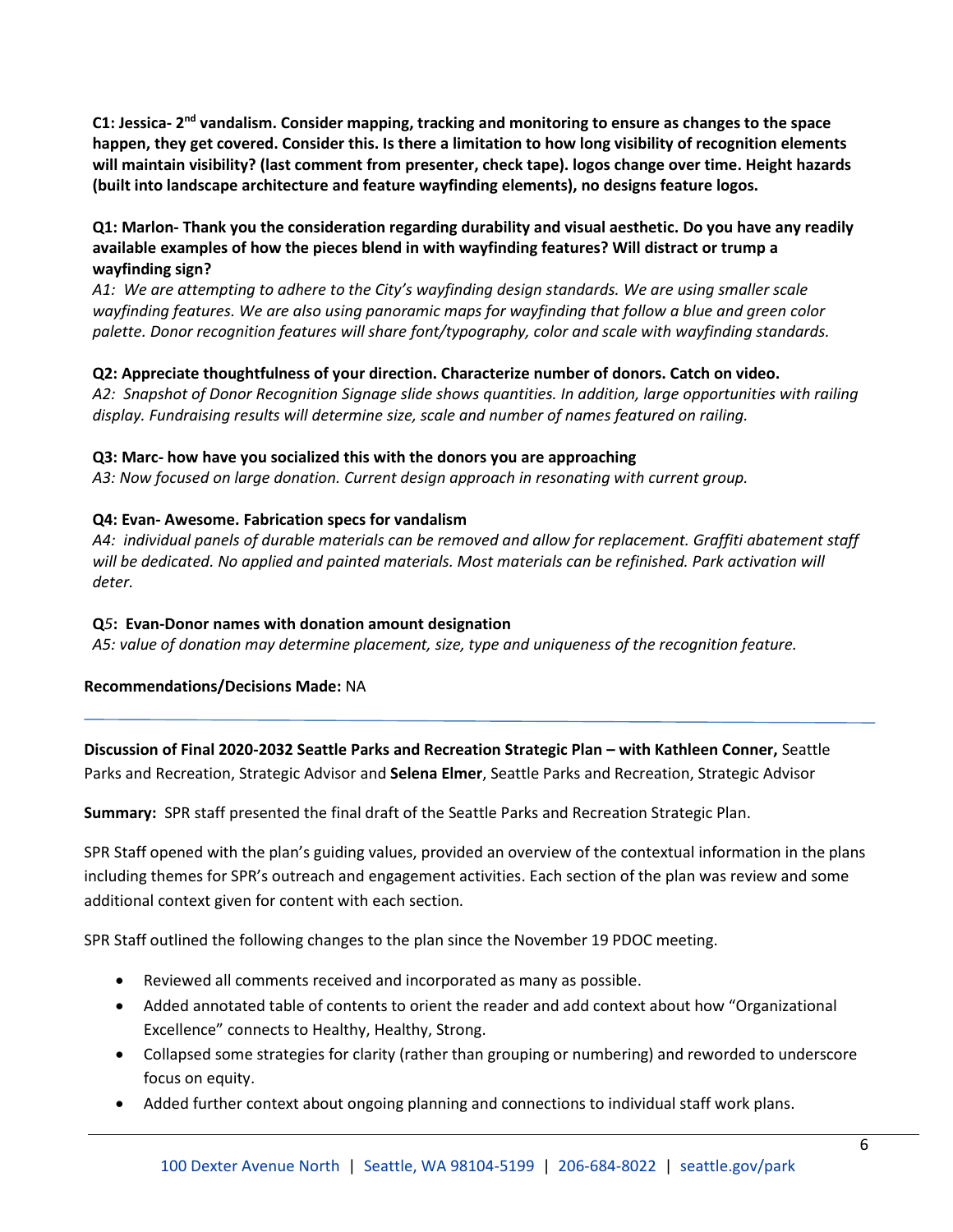• Added more to "What We Offer" section of the plan.

SPR Staff outlined the following next steps in the strategic plan process:

- The strategic plan will be officially rolled out in January. This effort will include video, printed copies, and on-line and be distributed to staff, community, and elected officials.
- Publish an on-line strategic plan appendix that catalogues input on the plan.
- Prepare divisions specific work plans that implement the plan.
- Completing preliminary background work on the development of the 2021-2026 Park District Financial Plan.
- Continue the Conversation through public engagement activities in Winter 2020.

[Learn more \(hyperlink here\)](http://www.seattle.gov/Documents/Departments/ParksAndRecreation/PDOC/Agendas/SPRStrategicPlan.v3.pdf) and [see the presentation \(hyperlink here\)](http://www.seattlechannel.org/parksBoard/?videoid=x108053&jwsource=cl) (Starts at 1:13:00, ends at 1:54:00).

# **Selected Q&A, Comments- Strategic Plan Update: Community Outreach and Engagement**

**C1: Include a "call to action" in the acknowledgements that highlight how one can get involved/get in touch with SPR.** 

**C2: Will the plan be available in other languages? Consider translating the plan into the top 5 languages spoken in your service area.** 

### **Q3: Add page numbers or another numbering system. Will there be quick reference version be made available for PDOC and SPR staff.**

A3: We decided to forego numbering so not to imply a hierarchy among the items in the plan. We applied visual tools such as color and callout boxes to organize the information with creating a perceived hierarchy.

# **Q4: Add additional heading and subheadings help organize the information. Is there anything in the plan about interdepartmental/interagency collaboration?**

A4: Yes. Information about interdepartmental/interagency collaboration appears in the organizational excellence section of the plan.

### **Q5: How will the plan and plan layout translate to a digital medium?**

A5: We are working closely for a designer to develop the web version of the plan.

**C6: Add numbering or some sorting of coding reference to strategies for future tracking and reporting. Add performance metrics. Add milestones that inform decision making and indicate progress on strategies. Build future annual report design on this plan design.**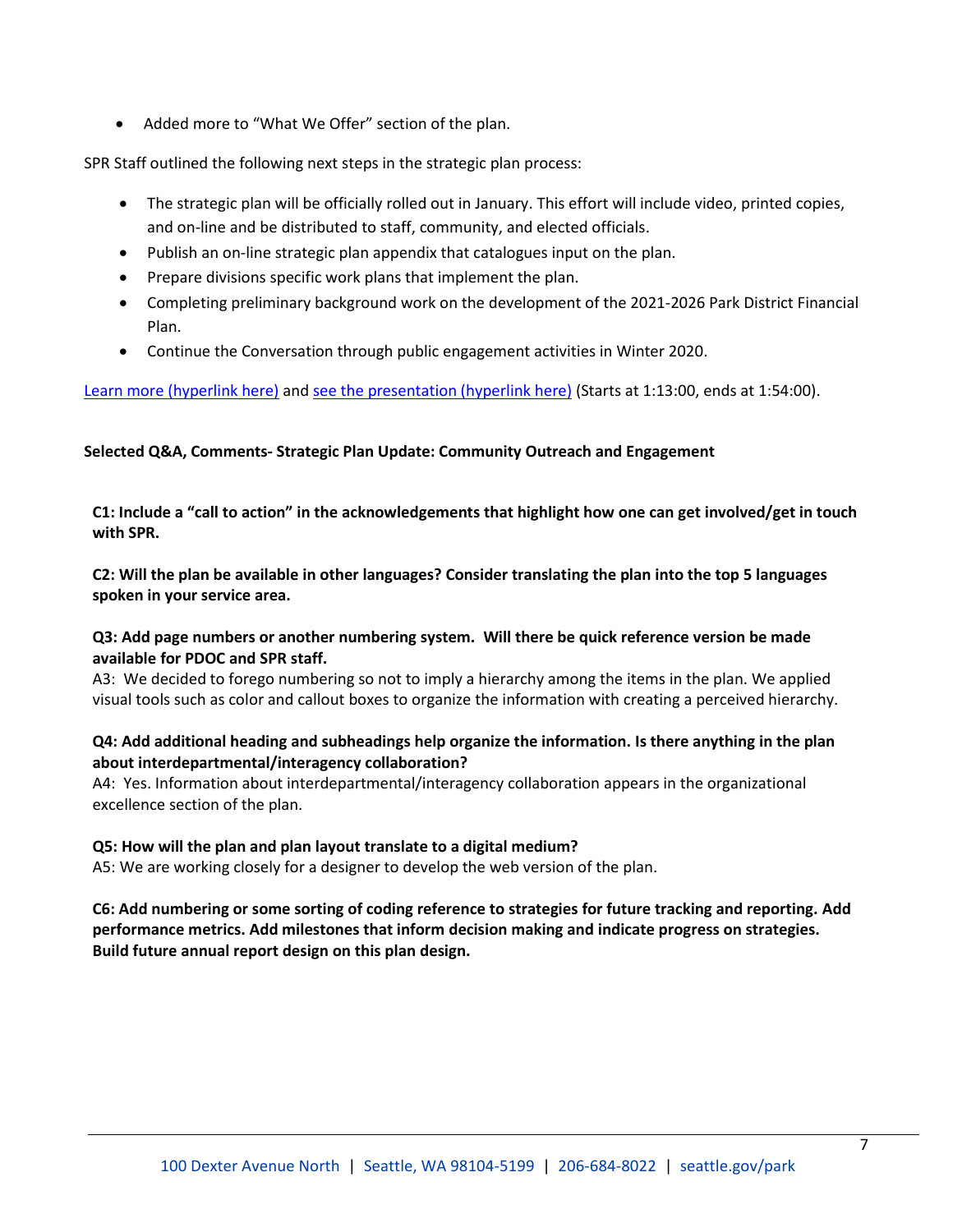# **Proposed Update to the Major Project Challenge Fund – with David Graves,** Seattle Parks and Recreation, Strategic Advisor

**Summary:** The Seattle Park District's Major Project Challenge Fund (MPCF), initiated in 2016, was an effort at partnering with community groups to make improvements to existing park facilities. Over the course of two rounds of the MPCF, there have been successes and areas that need improvement. At the same time, the City of Seattle began an increased focus on equity with the 2016 Comprehensive Plan update. The new round of Park District funding starting in 2021 affords us the opportunity to review and rethink the MPCF to better align it with the City's broader focus on equity.

To date, this has been an internally focused review of the MPCF. Public involvement would occur as part of the Parks District Oversight Committee's work on the next round of the Park District funding. With the above MPCF issues in mind, SPR staff, Sean Watts (PDOC), Andrea Akita (Park Board/PDOC), Ken Bounds and Thatcher Bailey met over the late summer and fall to review the MPCF and other City initiatives and prepare this recommendation.

**Our recommendation to the District Oversight Committee, the Superintendent and the Seattle City Council as the Park District Funding Board is to change and shift the focus of the Major Project Challenge Fund to a NEW Community Response and Equitable Park Development Fund as outlined below and increase the budget available to \$2.5 million per year with two FTE staff**; \$2M and 1.5 FTE devoted to the Equitable Park Development component (EPD) and \$500K and 0.5FTE devoted to the Community Response component. Staff associated with the EPD would spend the first six to nine months getting up to speed on the communities and meeting with community members/groups and City staff familiar with those areas in advance of launching any funding program. The fund would also be available in this initial phase in small increments to community groups to fund grant writing, community design and other pre-planning activities. The goal of this new fund is to **grow** the capacity of our underserved and underrepresented citizens and communities, **improve** SPR facilities in areas that have a history of racial disparities and that serve the needs of our underserved and underrepresented citizens and communities and **connect** our underserved and underrepresented citizens and communities with SPR staff and our facilities.

[Learn more \(hyperlink here\)](https://www.seattle.gov/seattle-park-district/projects/building-for-the-future) and [see the presentation \(hyperlink here\)](http://www.seattlechannel.org/parksBoard/?videoid=x108053&jwsource=cl) (Starts at 1:20:35, ends at 2:30:00).

### **Selected Q&A, Comments- Strategic Plan Update: Community Outreach and Engagement**

**C1: As a member of the group that developed the proposed new direction of the MPCF, I'd like to thank the group for all of the thought that went into the proposal. It is nice to hear such a positive reaction. There will opportunities for the PDOC to envision how we can accomplish the recommendations forthcoming.** 

#### **Q2: What board action is being requested tonight?**

A2*: No board action needed tonight. This presentation is intended to present your colleague's thoughts on a new direction in advance of the Seattle Park District financial planning process.*